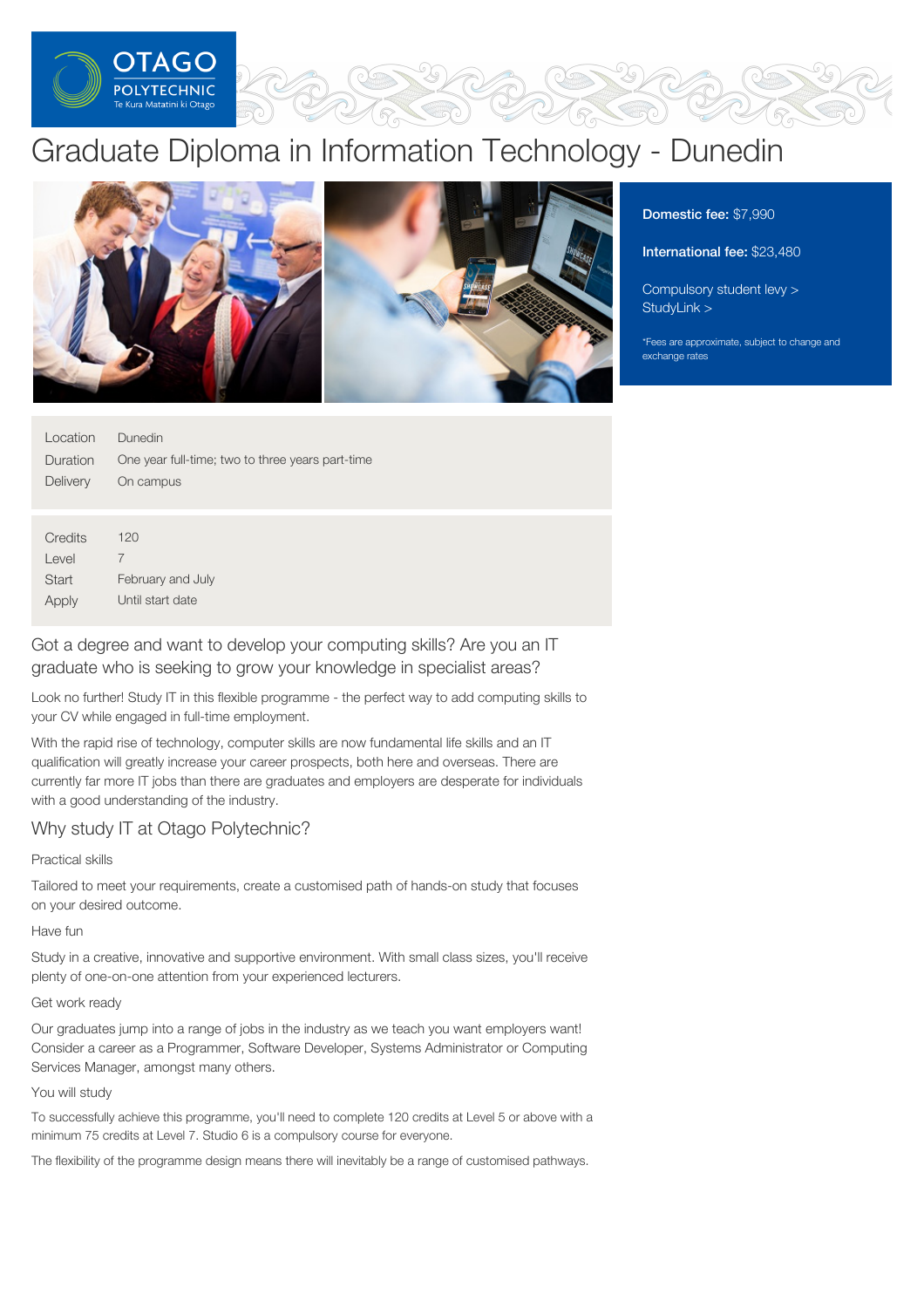You'll discuss your tailored pathway with the Programme Leader during your enrolment process. You may be required to undertake specific courses as pre-requisites to other courses in this qualification.

Level 5 courses

| Course name                        | Credits | What will I learn?                                                                                                                                                                                                                                                                                                                             |
|------------------------------------|---------|------------------------------------------------------------------------------------------------------------------------------------------------------------------------------------------------------------------------------------------------------------------------------------------------------------------------------------------------|
| Programming 1                      | 15      | Learn about concepts of program design and programming<br>fundamentals.                                                                                                                                                                                                                                                                        |
| Programming 2                      | 15      | Build event-driven, GUI (Graphical User Interface)<br>applications using pre-built controls. Be introduced to the<br>theoretical issues involved in Object-Oriented analysis,<br>design and programming, and the principles of correct<br>design and implementation for applications of this type.                                             |
| Fundamentals of<br>Web Development | 15      | Use basic technologies for the development of web-based<br>functionality. Learn components of web pages and<br>client/server web communication. Develop simple web-<br>based applications using industry relevant client/server-side<br>programming languages. Use industry-relevant tools and<br>workflows to develop web-based applications. |
| Introduction to<br><b>Networks</b> | 15      | Learn about fundamental networking concepts and<br>technologies, by covering the basics of network theory and<br>the skills needed to implement a simple network.                                                                                                                                                                              |
| Devices and<br>Platforms           | 15      | Learn to use a range of devices, platforms and concepts<br>utilised within the Information Technology industry.                                                                                                                                                                                                                                |
| Maths for IT                       | 15      | Learn about the mathematical concepts and methods that<br>underpin and are directly applicable to the theory of<br>information systems. This course is primarily sited within the<br>field of discrete mathematics.                                                                                                                            |
| Year One Special<br><b>Topic</b>   | 15      | Pursue an individual course that will focus in-depth on a<br>particular aspect of IT.                                                                                                                                                                                                                                                          |
| Studio 1                           | 15      | Learn the fundamentals of professionalism in a technical<br>environment.                                                                                                                                                                                                                                                                       |
| Studio 2                           | 15      | Be introduced to user-centric and technical project planning<br>techniques to create solutions to simple IT problems.                                                                                                                                                                                                                          |
| Unspecified<br>credits             | 15      | This course is intended to act as a repository for<br>"unspecified credits" where you can undertake courses<br>from outside the BIT.                                                                                                                                                                                                           |

Level 6 courses

| Course name                                             | Credits | What will I learn?                                                                                                                                                                     |
|---------------------------------------------------------|---------|----------------------------------------------------------------------------------------------------------------------------------------------------------------------------------------|
| Databases 2                                             | 15      | Learn the fundamentals of relational database theory and<br>how to design, build and use a database on a modern<br>database management system.                                         |
| Switching, Routing<br>and Wireless<br><b>Essentials</b> | 15      | Learn how to describe the architecture, components, and<br>operations of routers and switches in a small network<br>and to configure a router and a switch for basic<br>functionality. |
| <b>Operating Systems</b><br>Concepts                    | 15      | Learn about the major components of operating systems<br>and the basic organisation of computer systems.                                                                               |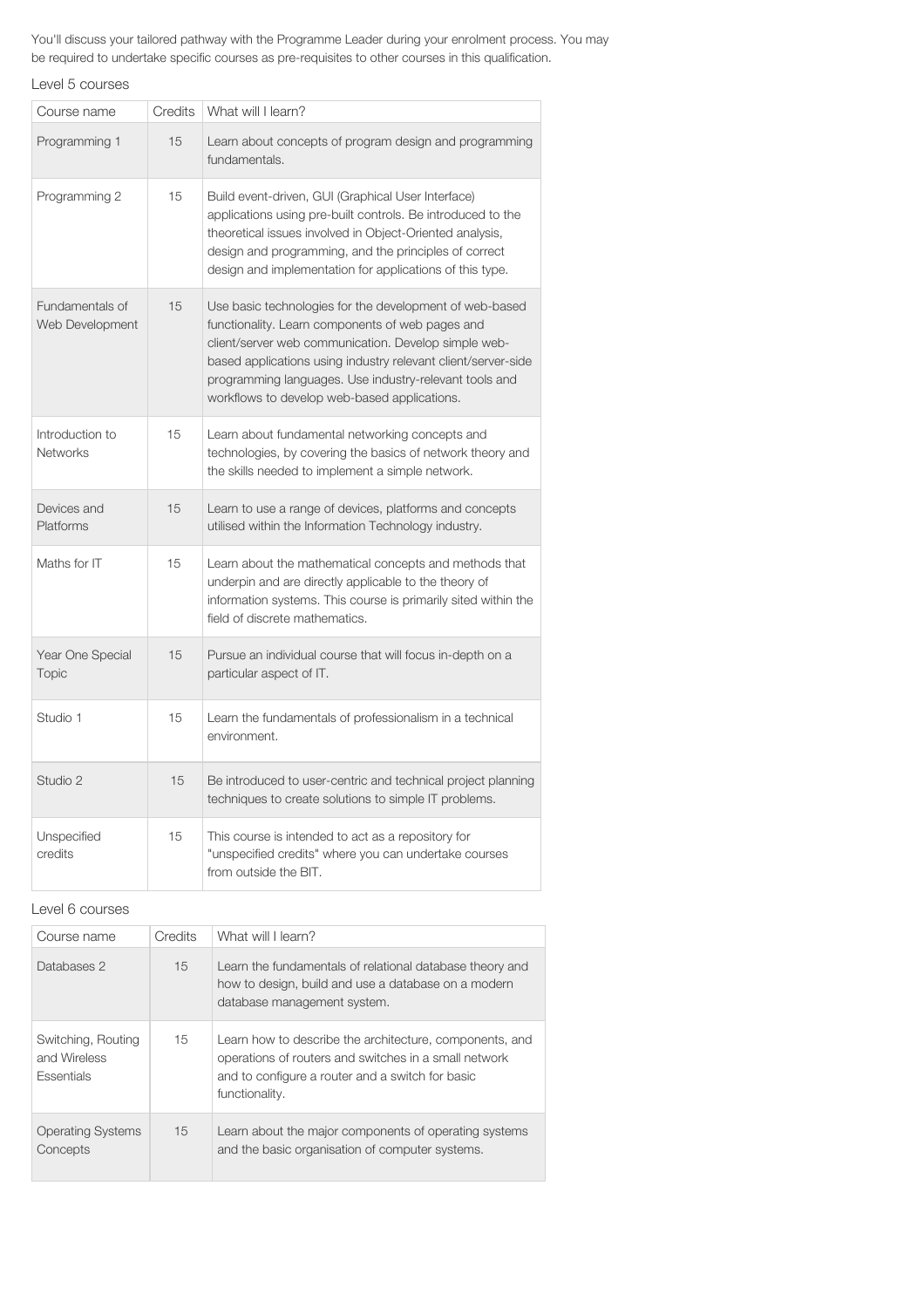| Embedded<br>Systems                                  | 15 | Be introduced to the core principles of computer hardware<br>and architecture and become acquainted with a range of<br>embedded application contexts.                                           |
|------------------------------------------------------|----|-------------------------------------------------------------------------------------------------------------------------------------------------------------------------------------------------|
| Automation and<br><b>Robotics</b>                    | 15 | Use microprocessors and sensors to build mobile,<br>context-aware robots. Learn to programme classic robotic<br>behaviours and add wireless communication to explore<br>basic swarm algorithms. |
| Year Two Special<br>Topic                            | 15 | Carry out semi-independent exploration into a specific IT<br>topic.                                                                                                                             |
| Studio 3                                             | 15 | Use an industry-relevant project management approach to<br>produce simple, functional group outputs.                                                                                            |
| Studio 4                                             | 15 | Produce a professional, high-quality group project,<br>following industry-relevant quality assurance and ethical<br>practices.                                                                  |
| Introductory<br>Application<br>Development<br>(Dev3) | 15 | Learn the concepts of application development, including<br>algorithms, data structures and design patterns required to<br>use a simple, industry-relevant development framework.               |
| Intermediate<br>Application<br>Development<br>(Dev4) | 15 | Extend the concepts of application development, including<br>algorithms, data structures and design patterns required to<br>use complex, industry-relevant frameworks or libraries.             |
| Operations<br>Engineering 1                          | 15 | Gain the knowledge and hands-on skills to perform<br>systems administration tasks securely within different<br>computing platforms, using the command line interface.                           |
| Unspecified credits                                  | 15 | This course is intended to act as a repository for<br>"unspecified credits" where you can undertake courses<br>from outside the BIT.                                                            |

# Level 7 courses

| Course name                              | <b>Credits</b> | What will I learn?                                                                                                                                                                                                                                                                                             |
|------------------------------------------|----------------|----------------------------------------------------------------------------------------------------------------------------------------------------------------------------------------------------------------------------------------------------------------------------------------------------------------|
| Studio 5                                 | 15             | Apply technical skills within complex Information Technology<br>projects. Extend professional behaviour through group work,<br>professional development activities and external<br>engagement.                                                                                                                 |
| Studio 6                                 | 15             | Extend your skills within a complex IT project.                                                                                                                                                                                                                                                                |
| Developing Flexible<br><b>IT Courses</b> | 15             | Prepares students for the training role that is often performed<br>by information technology professionals.                                                                                                                                                                                                    |
| Databases 3                              | 15             | Gain the skills and understanding necessary to design and<br>implement enterprise databases and to administer database<br>management systems. Use a range of tools and platforms for<br>developing large databases and explore current areas of<br>research in database implementation, use and<br>management. |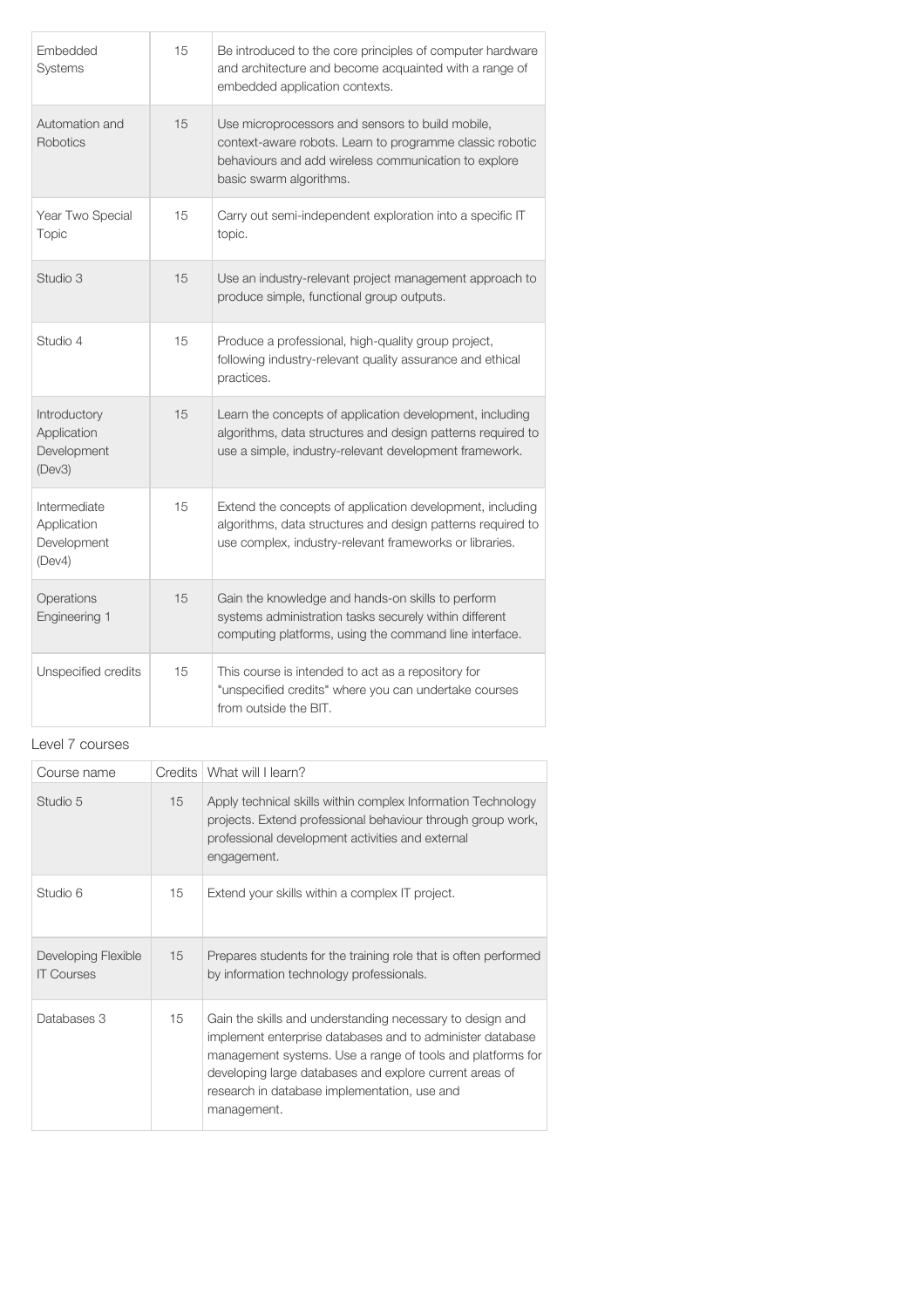| Advanced<br>Algorithms                                  | 15 | Use a wide variety of advanced algorithms and tools to<br>develop efficient solutions to complex computational<br>problems.                                                                                                                                                                                                                                 |
|---------------------------------------------------------|----|-------------------------------------------------------------------------------------------------------------------------------------------------------------------------------------------------------------------------------------------------------------------------------------------------------------------------------------------------------------|
| Operations<br>Engineering 2                             | 15 | Look at, and practice the configuration, management and<br>troubleshooting of systems within an enterprise network<br>including aspects of both applications and operating system<br>components.                                                                                                                                                            |
| Administering a<br>Virtual<br>Infrastructure            | 15 | An in-depth knowledge and techniques used to efficiently<br>implement, optimise and troubleshoot a virtual<br>infrastructure.                                                                                                                                                                                                                               |
| Mobile Application<br>Development                       | 15 | Explore the design and implementation of applications for<br>mobile devices.                                                                                                                                                                                                                                                                                |
| Advanced<br>Networking                                  | 15 | Provides students with an understanding of how to evaluate<br>and apply advanced networking protocols, services and<br>concepts to the design, deployment and maintenance of<br>medium to large scale networks.                                                                                                                                             |
| Year Three Special<br>Topic                             | 15 | Carry out an independent exploration into a specific IT<br>topic.                                                                                                                                                                                                                                                                                           |
| UX Engineering                                          | 15 | Build on your front-end development skills to design and<br>build screens with inclusive, flexible and sound user<br>experience.                                                                                                                                                                                                                            |
| Security                                                | 15 | Gain the theoretical knowledge and technical skills in the field<br>of information security. Learn to identify security threats and<br>vulnerabilities, then mitigate them by implementing robust,<br>industry-accepted solutions.                                                                                                                          |
| Al and Data<br>Science                                  | 15 | Choose and deploy the appropriate machine intelligence tool<br>to solve problems that demand a cognitive component. For<br>example: computer vision, natural language processing,<br>recommendation systems, data analytics, anomaly detection,<br>conversational agents (ie chatbots), machine translation,<br>autonomous navigation, robotic control etc. |
| Advanced<br>Application<br>Development<br>Concepts      | 15 | Build and deploy optimised and efficient applications using a<br>range of advanced industry tools and frameworks.                                                                                                                                                                                                                                           |
| <b>Quality Assurance</b><br>and Software<br>Testing     | 15 | Lay the foundation for a potential craeer in the information<br>technology field as a software tester. Understand the<br>fundamental principles and processes of software testing.                                                                                                                                                                          |
| Enterprise<br>Networking,<br>Security and<br>Automation | 15 | Understand and apply knowledge of architectures and<br>considerations related to designing, securing, operating and<br>trouble shooting enterprise scale networks.                                                                                                                                                                                          |
| Game<br>Development                                     | 15 | Apply game programming techniques and tools to develop<br>an effective game.                                                                                                                                                                                                                                                                                |